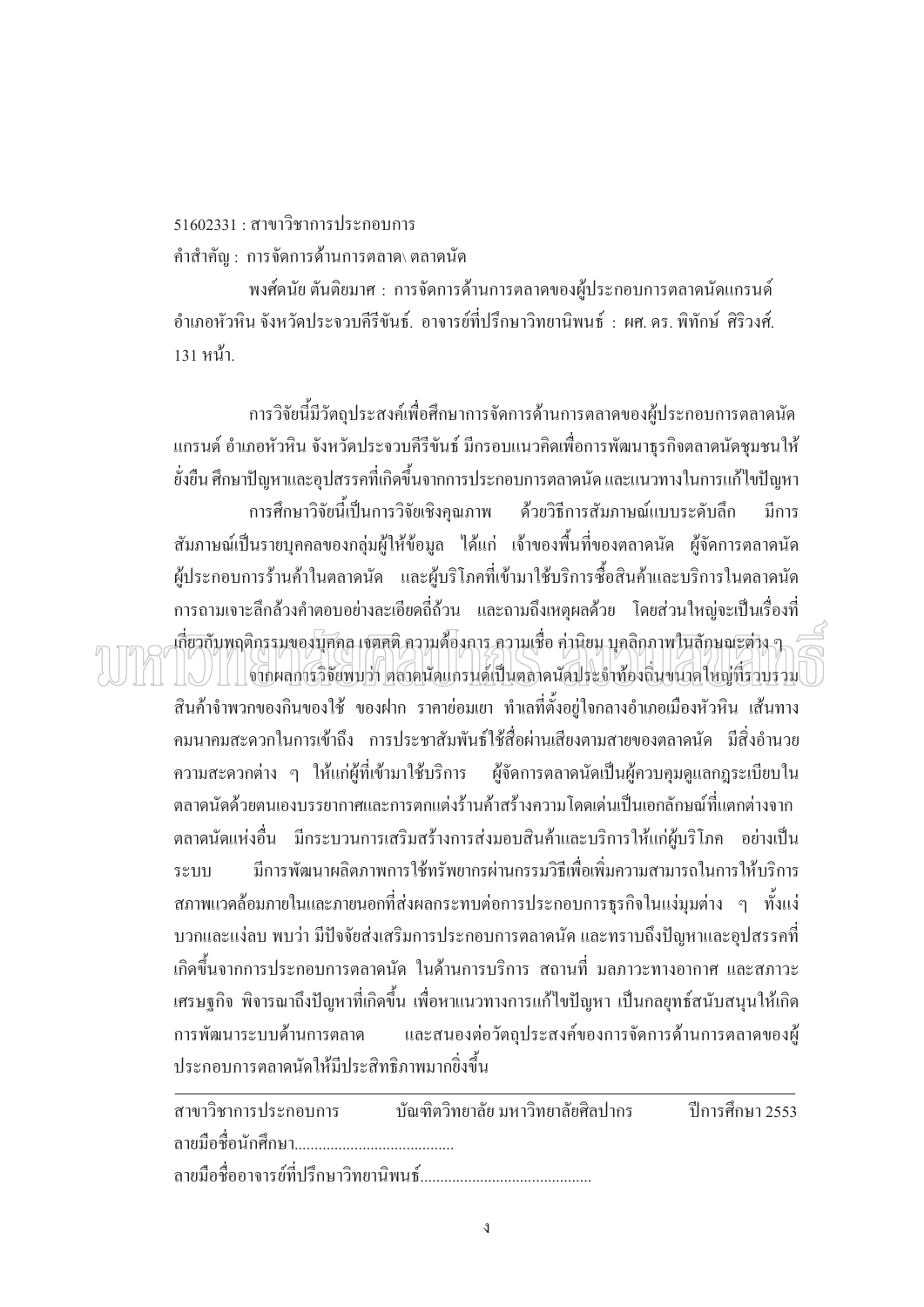## 51602331 : MAJOR : ENTREPRENEURSHIP

KEY WORD : MARKETING MANAGEMENT\MARKET PLACE

 PHONGDANAI TANTIYAMAS : MARKETING MANAGEMENT OF ENTREPRENEUR OF GRAND MARKET PLACE, HUA-HIN DISTRICT, PRACHUAPKHIRIKHAN PROVINCE. THESIS ADVISOR : ASST. PROF. PHITAK SIRIWONG, Ph. D. 131 pp.

The research aims to study the marketing management of entrepreneur of Grand Market place, Hua-Hin district, Prachuabkhirikhan province consisting of the framework to develop sustainable business of community's market place. Besides, to study problems and obstacles occurring from running a business of market place including the guidelines to solve many problems.

 This study was a qualitative research of in-dept interview pattern by interviewing individually of key informants such as the area owners of market place, the managers of market place, the entrepreneurs of market place and the consumers purchasing products and taking services in market place. This in-dept interview found the precise answers including the causes concerning individual behavior, attitude, requirement, belief, value and personality in different types.

 In was found from the research that Grand market was a large local market place, large collection of consumer products group, souvenirs and inexpensive. It was located at the center of Hua-Hin district being convenient to visit. The media through voice line was the method of public relation. Furthermore, there were the facilities for many customers. The market place's manager was the one who control and manage the regulations of the market place. The atmosphere and the ornamentation made the outstanding style presenting the different identities form the other market places. There were some processes promoting delivery and service to the consumers systematically. The productivity of applying resources through processes was developed to increase the potentiality for providing services. We found that the internal and external environment having an affect on running a business in the different aspects: positive and negative sides. There were many factors promoting the entrepreneurship of market place including being aware of problems and obstacles happening from the entrepreneurship of market place in different fields : service, place, air pollution and economic condition. Moreover, we had to consider problems to find the guideline solving that was the strategy encouraging the development of marketing system. Finally, to respond the objectives of marketing management of entrepreneurs of market place more effectively.

Program of Entrepreneurship Graduate School, Silpakorn University Academic Year 2010 Student's signature ........................................ Thesis Advisor's signature ........................................